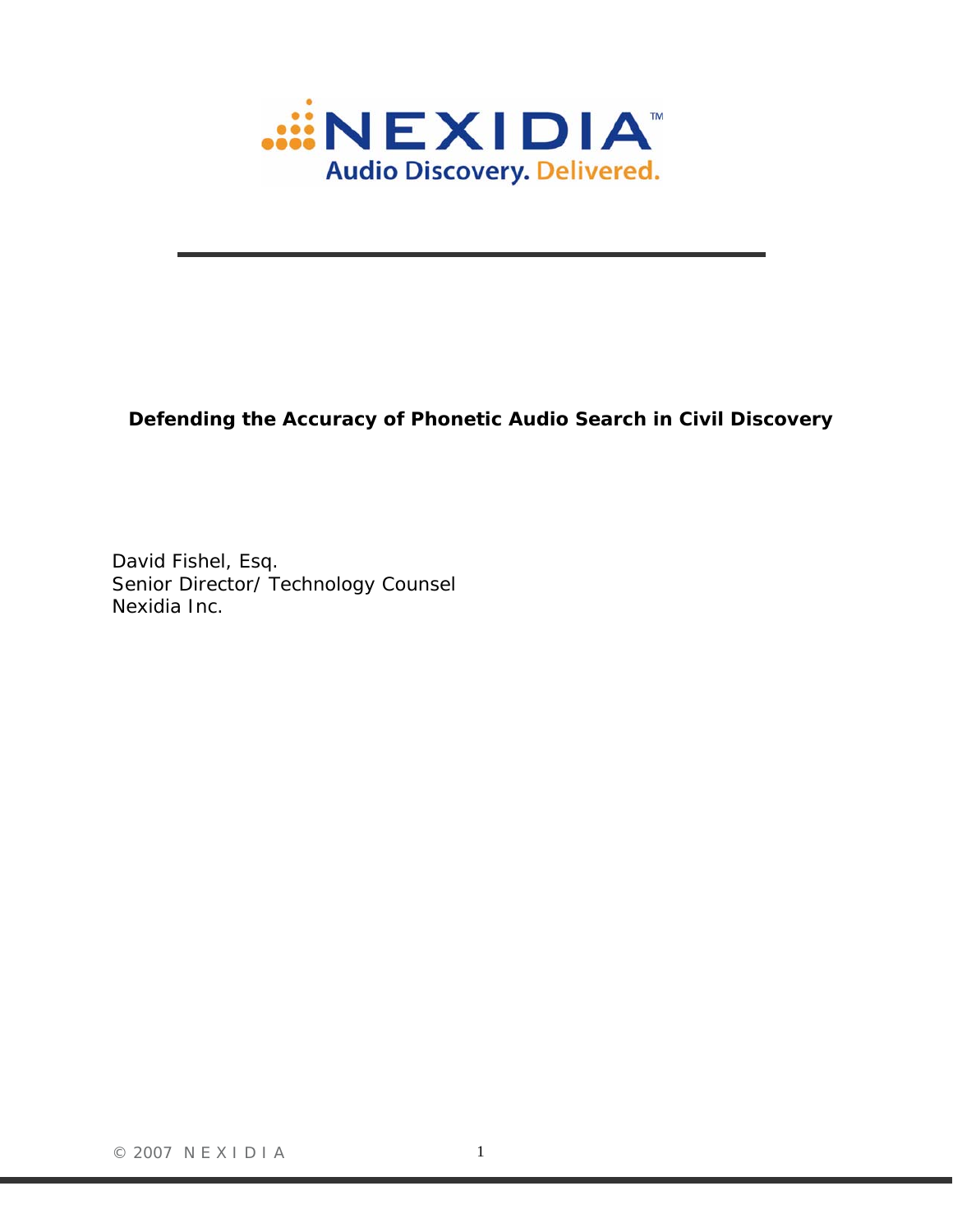

#### **COPYRIGHT NOTICE**

Copyright © 2004-2007, Nexidia Inc. All rights reserved.

This manual and any software described herein, in whole or in part may not be reproduced, translated or modified in any manner, without the prior written approval of Nexidia Inc. Any documentation that is made available by Nexidia Inc. is the copyrighted work of Nexidia Inc. or its licensors and is owned by Nexidia Inc. or its licensors. This document contains information that may be protected by one or more U.S. patents, foreign patents or pending applications.

#### **TRADEMARKS**

Nexidia, Enterprise Speech Intelligence, Nexidia ESI, the Nexidia logo, and combinations thereof are trademarks of Nexidia Inc. in the United States and other countries. Other product name and brands mentioned in this manual may be the trademarks or registered trademarks of their respective companies and are hereby acknowledged.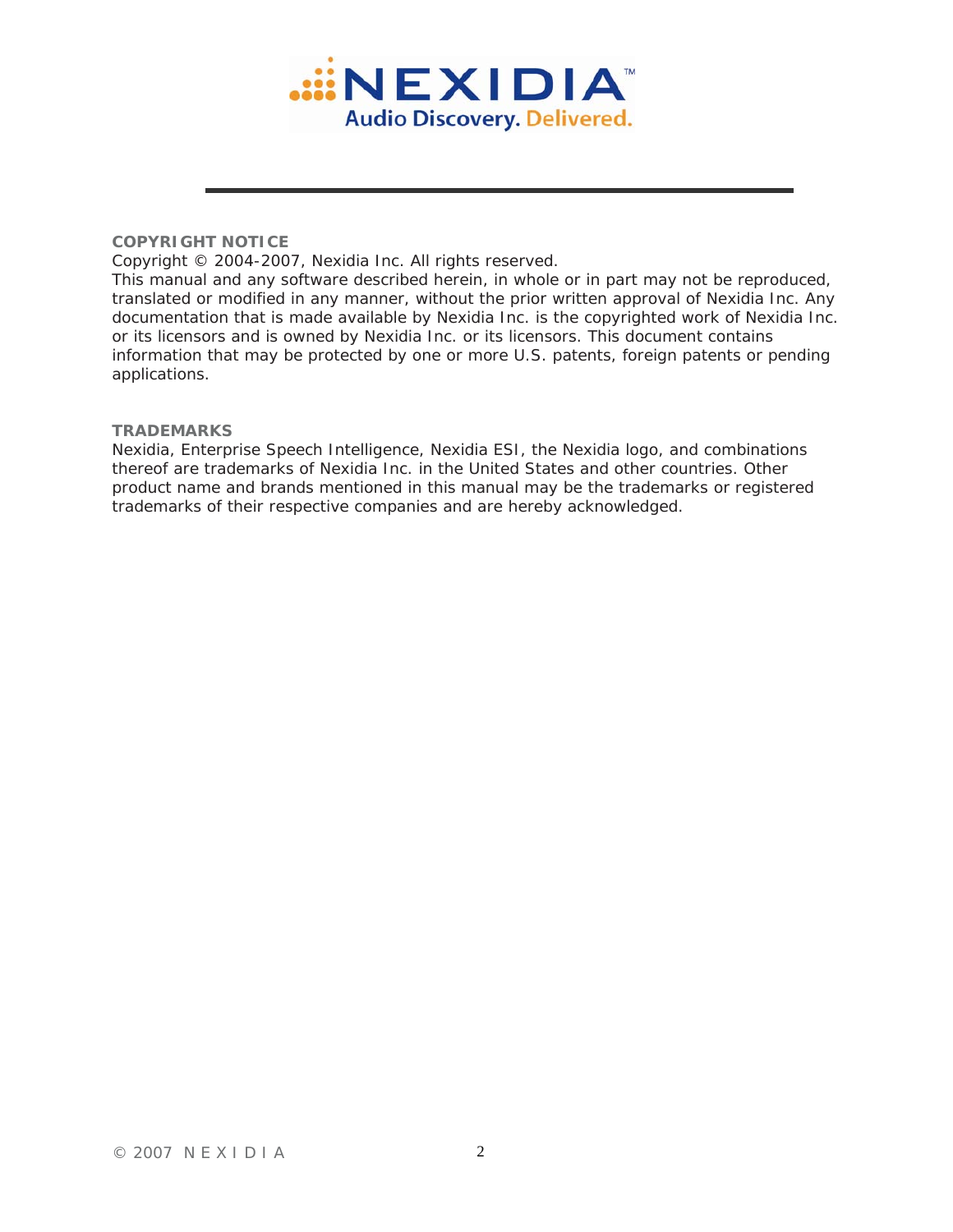## **INTRODUCTION**

The explosion of digital information – including audio recordings such as voicemail, call center conversations, and web conferences – shows no sign of abating; the data sets are only getting bigger. In this era of electronic discovery, the amount of data has grown so large that unassisted human review is impossible. Electronic tools and new methodologies are required to find, retrieve, review, and track potential evidence.

Discovery of audio recordings requires new technologies to meet discovery requirements, just like other forms of "electronically stored information" (ESI). However, there are no standards by which litigants or courts measure how well any search and retrieval methods – old or new – actually perform. Users of new search and retrieval technologies are concerned that they will be called upon to demonstrate that any technology for discovery is "defensible."<sup>1</sup>

#### Courts Have Not Assessed the Accuracy of Discovery Search Technologies

There is no agreed-upon standard for measuring different information retrieval methodologies (let alone individual software products) with regard to how they actually perform in civil discovery. There are also no federal benchmarking guidelines for evaluating information retrieval products and methods used in discovery. It is therefore unsurprising that there are no reported cases addressing search methods for audio evidence, and only a very small number that mention even as commonplace a practice as keyword searching of text-based ESI. 2

Case law applying technology to discovery lags far behind the technology itself. Even common text keyword search technology is rarely mentioned by a court, and no reported cases assess a particular technology or product – whether text search, de-duplication, or concept search – for accuracy.

The ongoing explosion of ESI guarantees that automated discovery tools will be both more necessary and more widely used in the future.<sup>3</sup> The volume of ESI is so much larger than conventional paper discovery that it is impossible to litigate effectively without using search

1

 $<sup>1</sup>$  "Defensibility" is a term that means different things to different people, and in different contexts.</sup> The issues surrounding "defensibility" for a search technology are different from the issues associated with, for example, a forensic data recovery tool used to extract data from a computer drive. The data recovery tool directly affects the preservation or admissibility of evidence, while the search tool may affect the completeness of a discovery response. Properly used, search tools do not have the ability to alter evidence and do not affect the chain of custody.

<sup>&</sup>lt;sup>2</sup> Jason R. Baron, *Toward a Federal Benchmarking Standard for Evaluating Information Retrieval Products Used in E-Discovery*, 6 SEDONA CONF. J. 237, 239 (2005).

<sup>3</sup> *See*, *e.g.*, Principle Number 11, Sedona Conference, *The Sedona Principles for Electronic Document Production, July 2005* ("a responding party may satisfy its good faith obligation to ... produce potentially relevant [ESI] by using electronic tools and processes, such as … searching …")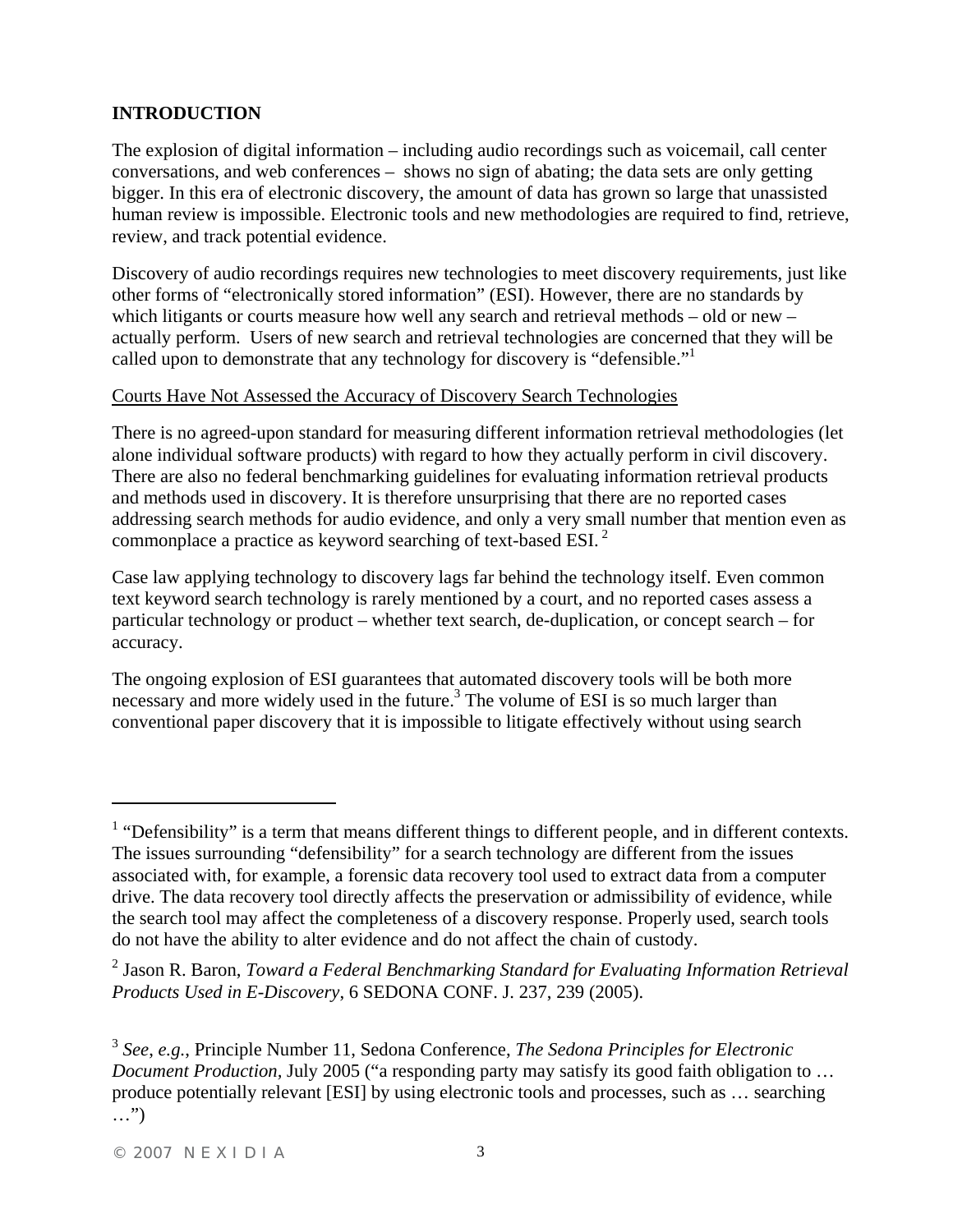technology of some kind.<sup>4</sup> Despite the growth of ESI and the constant development of new search and retrieval technologies, as of early 2007 there are no reported cases on Westlaw addressing the use of "concept search" or any other alternative search methods beyond keyword searching in connection with an adjudicated issue in civil discovery.<sup>5</sup> However, it appears that litigants and law firms are actively using such systems in discovery – as evidenced by the burgeoning litigation support vendors creating and touting new technologies.

The growth of ESI encompasses more than email and other forms of text. Although there are no reliable estimates of the total amount of audio recordings stored in corporate systems, the volume is certainly enormous. It is now commonplace to find corporate voicemail systems with 10,000 mailboxes, corporate customer call centers that receive 20-30 million calls per year, and financial service trading desks where 50 phone lines are recorded around the clock every day of the year. Not all audio collections are so large, but audio review quickly becomes costly and difficult with even a few hundred hours of recordings. The ability to search sound recordings is rapidly becoming necessary for conducting effective discovery.

Despite the present lack of standards for evaluating search and retrieval tools "a new jurisprudence on the quality of search methods employed, governing how one must conduct more advanced searches, is likely to evolve."<sup>6</sup> Standards will become even more important than they are today as litigants facing ever-growing mountains of ESI look to innovative technologies as the only way to meet their discovery burdens, and disputes arise over the effectiveness of competing approaches.

Search and retrieval technologies are crucial for any kind of large-scale discovery because they are the only hope for being both thorough and cost effective. Broadly stated, modern discovery operates on the principles that parties should litigate in full possession of the relevant information, and that the justice system is best served when parties economize the time and expense of trying lawsuits. Parties are expected to conduct "reasonable" searches of their discovery materials, not "perfect" ones. Thus parties must find and produce "all" relevant materials, while also balancing issues of completeness and efficiency.

In cases that pre-dated ESI, courts did not typically look into the discovery review process. Instead, courts relied on the representations of counsel that they had made a thorough search and produced all responsive materials. Disputes tended to focus on whether all responsive documents were identified, rather than the specific criteria for selecting them. Now, even though attorneys must rely on search tools, the assumption that counsel has accurately assessed all potential evidence is still prevalent. Courts sometimes examine the discovery process more deeply if

<sup>4</sup> *See* MANUAL FOR COMPLEX LITIGATION (4TH) § 11.446 (2004). It is no longer unusual for large civil litigation or government investigations to involve a terabyte (i.e., 1,000 gigabytes, 1 million megabytes, or about 500 billion typewritten pages) of ESI.

<sup>5</sup> George L. Paul and Jason R. Baron, *Information Inflation: Can the Legal System Adapt?*, 13 RICH. J.L. & TECH. 10, [29] (2007).

<sup>6</sup> *Id*. at 30. *See also*, the forthcoming Sedona Conference paper on search and retrieval, due to be published in the 2007 Sedona Conference Journal.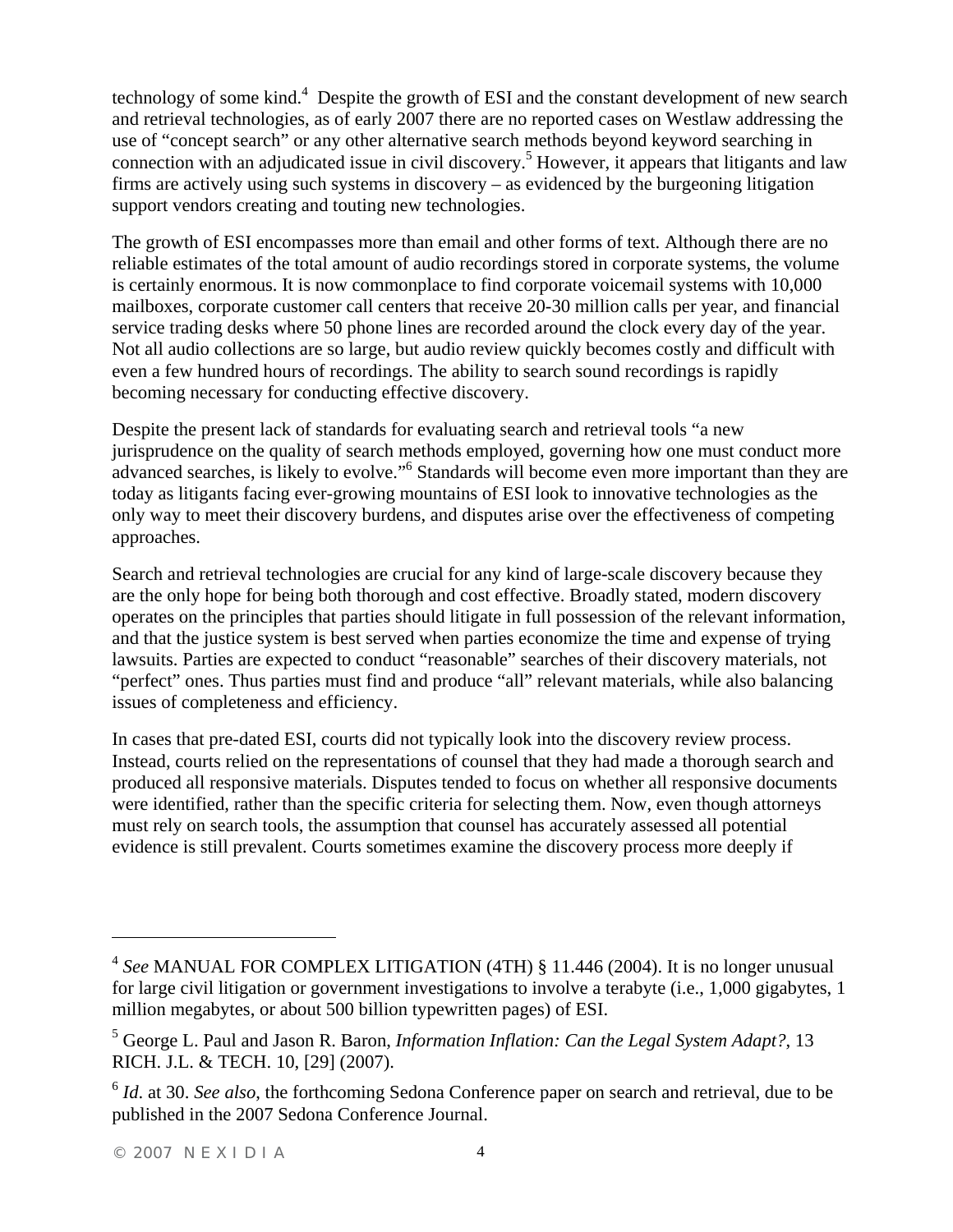opponents allege willful or bad faith failures to find and produce discoverable information, but they don't typically investigate search and review methodologies.<sup>7</sup>

Courts understand that it is not reasonable to do a review of e-discovery materials without employing search technology. Although courts expect data reduction techniques such as deduplication and keyword searching to be used when appropriate, they do not yet closely examine the effectiveness of such tools. Instead, courts rely on counsel to satisfy their professional obligation to provide complete, accurate discovery. It appears that counsel, in turn, relies on technical experts. In most cases, it is not clear what the experts rely on to assert that search technologies and strategies are thorough and accurate, as they are not called upon to present evidence of their effectiveness.<sup>8</sup>

When search technologies have been considered by courts, it has generally been in the context of a party that failed to do *any* automated search. Courts have instructed parties to conduct "keyword" text searches as a means of winnowing large collections and identifying potentially responsive documents.<sup>9</sup> A few courts have directed the parties to confer and agree upon sets of keywords, search terms, or other protocols, but they do not opine on the technologies used in those efforts. $10$ 

Lawyers and judges seem to take for granted the accuracy and cost effectiveness of most current search products. It may surprise many litigants and courts that the "assumption on the part of lawyers that any form of present-day search methodology will fully find "all" or "nearly all" available documents in a large, heterogeneous collection of data is wrong in the extreme."11 The courts have not yet addressed (or even acknowledged) the fact that widely accepted search and retrieval technologies and methodologies are far from perfect. Studies have shown that human searchers are not very effective using familiar search tools that use either Boolean logic or more advanced search functionality. Optical Character Recognition (OCR), widely used for many years, has a well-documented error rate that significantly affects search results. Even spelling errors and abbreviations affect accuracy of search results, although the impact of those factors is not known.

<sup>8</sup> Again, this discussion is directed at search technologies. Forensic data recovery experts are often required to testify as to their tools, methods, and effectiveness.

 $9<sup>9</sup>$  At present, no matter how advanced a search technology may be, litigants rely on human judgment to determine whether information is relevant or privileged. Human review costs are almost always the largest cost in a discovery project. Thus, anything that can reduce the amount of material to be reviewed or expedite the review process can greatly reduce the downstream costs.

<sup>10</sup> *See Balboa Threadworks, Inc. v. Stucky*, 2006 WL 763668 (D. Kan. Mar. 24, 2006)(instructing the parties to design a search protocol and to "lean heavily on their respective computer experts" in doing so). *See also Rowe Entertainment v. William Morris Agency,* 205 F.R.D. 421, 432-22 (S.D.N.Y.2002); *Antioch Co. v. Scrapbook Borders, Inc.,* 210 F.R.D. 645, 653-54 (D.Minn.2002); *Johnson v. Kraft Foods N. Am., Inc.*, 2006 WL 3302684 (D. Kan. Nov. 14, 2006); *Simon Property Group L.P. v. MySimon, Inc.,* 194 F.R.D. 639, 641-44 (S.D.Ind.2000).

<sup>11</sup> George L. Paul and Jason R. Baron, *Information Inflation: Can the Legal System Adapt?*, 13 RICH. J.L. & TECH. 10, [40](2007).

<sup>7</sup> For example, the court in *Zubulake v. UBS Warburg, LLC*, 229 F.R.D. 422 (S.D.N.Y. 2004) ("Zubulake V"), enumerated several things that the defendant could have done to meet its discovery obligations, but did not.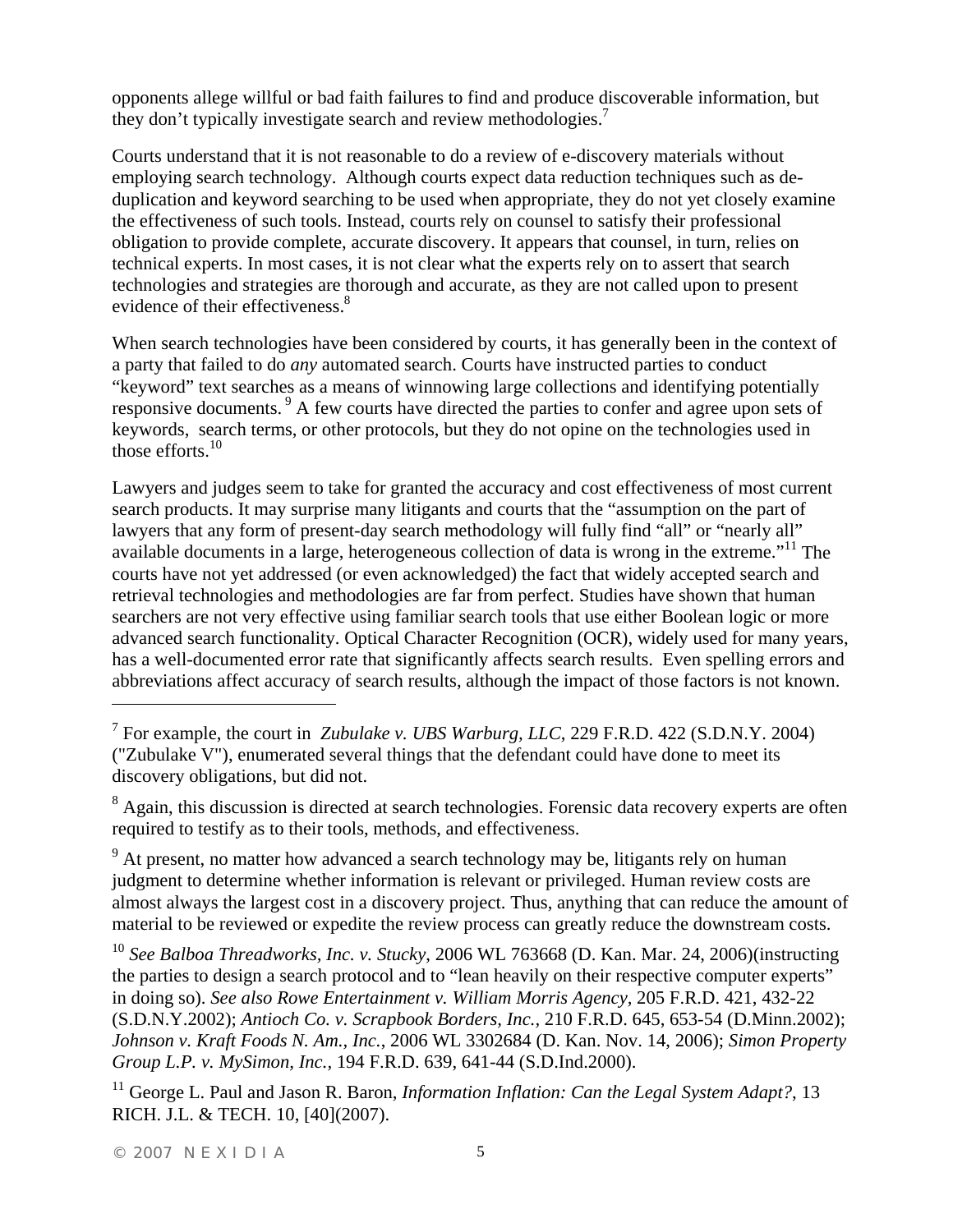In light of the fact that technologies are competing against each other, and against a utopian (and unsupported) "gold standard" of human reviewer competence, there will certainly be more empirical studies conducted. As the process of identifying discovery materials is increasingly turned over to computer hardware and software, litigants should expect to see deeper examination of discovery search and retrieval, especially if judicial benchmarking guidelines are established. In the meantime, how can litigants who use advanced technologies ensure that they are fully meeting their discovery obligations?

### The Roles of the Parties in Selecting Discovery Methods

Parties are held to a standard of reasonable professional behavior in conducting discovery. The "reasonableness" standard does not provide much guidance for litigants evaluating technology, and there is no method of responding to e-discovery that is presumptively reasonable.

Choices about discovery technology are left to the parties' discretion. Responding parties have the primary responsibility to select methods of discovery that produce satisfactory results. The Sedona Conference's Electronic Discovery Principle Number 6 asserts that "Responding parties are best situated to evaluate the procedures, methodologies and technologies appropriate for preserving and producing their own electronic data and documents."12 The corollary to that principle is that the responding party bears the consequences of its policies and actions. If the responding party's methodologies are inept, ineffective, or result in the destruction of discoverable evidence, it may face sanctions. However, there are currently no reported cases where a responding party acting in good faith was sanctioned for using a search technology or method that produced less than perfect results.<sup>13</sup> The primary criteria for determining whether a technology is "reasonable" seem to be 1) the responding party's judgment that it can meet its professional obligations using the technology, and 2) whether it can explain its actions to other parties and the court should the need arise.

As with the courts, if parties and technology vendors are doing empirical accuracy tests, few are publishing the results. Performance evaluation protocols and verifiable results of performance testing are not yet a regular part of the discovery process. At present, as long as the responding party acts in good faith, a requesting party faces an uphill battle if it challenges the responding party's decision to use a "reasonable" technology selection.<sup>14</sup>

1

<sup>12</sup> Sedona Conference, *The Sedona Principles for Electronic Document Production,* July 2005.

 $13$  One reason for this may be that search technologies, unlike forensic recovery technologies, aren't likely to lead to spoliation of evidence, although they may still prejudice an opponent. If a search strategy proves to be ineffective, the evidence is still available for review. Technologies blunders that lead to loss of evidence are more obvious than a poor result with search and retrieval technology.

<sup>14</sup> Sedona Conference, *The Sedona Principles for Electronic Document Production,* July 2005. Principle Number 7 asserts that the requesting party has the burden of showing that the responding parties steps to produce relevant data were inadequate. See the references in that document with regard to case law under FRCP 37.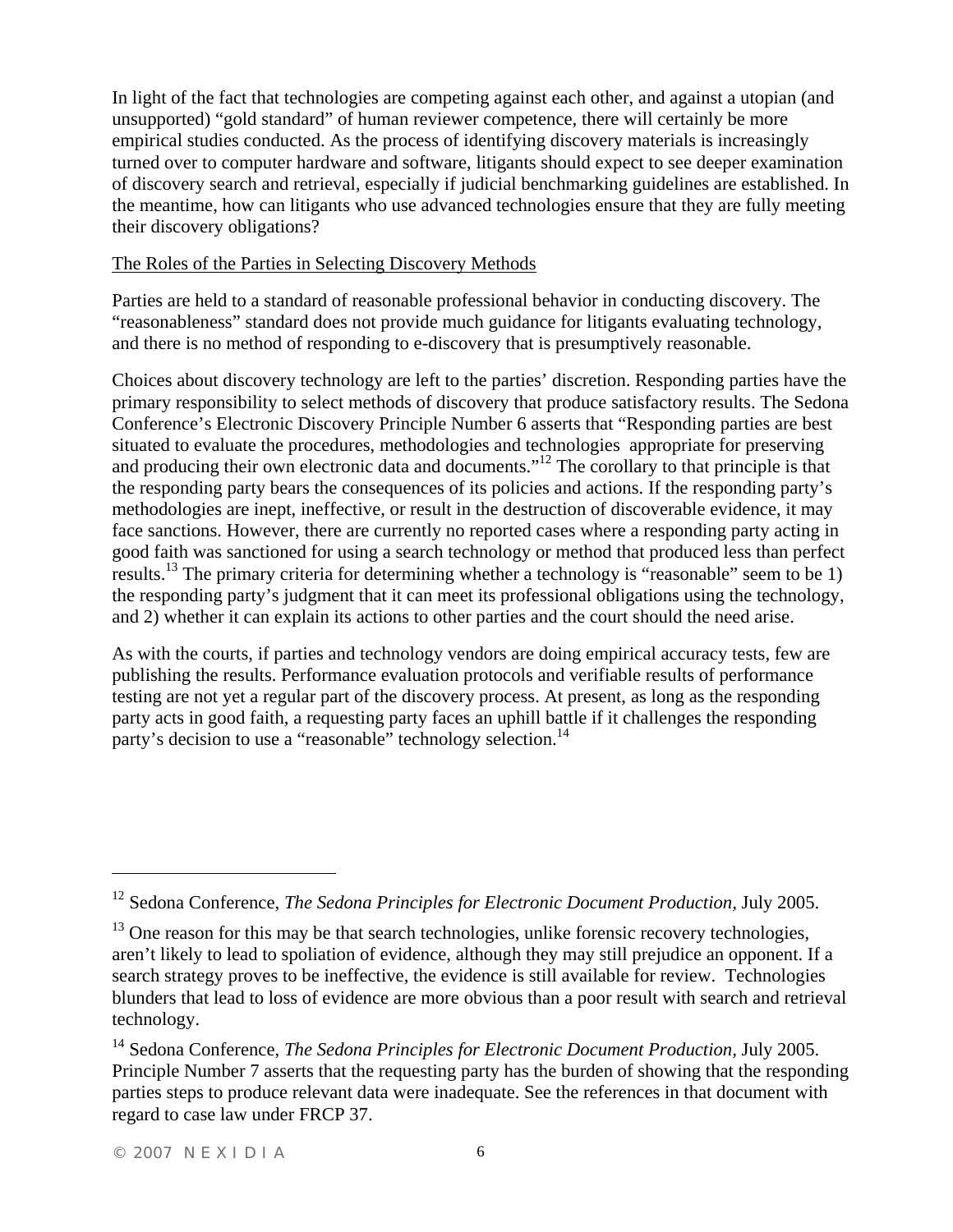First, there is little or no case law to support such a challenge. Second, there are no judicial benchmarking guidelines or standards to invoke should the requester assert that the search technology or method was flawed. Third, courts do not typically impose a requesting party's selected method on the responding party, especially if the responding party makes a colorable showing that its methods are reasonable.<sup>15</sup>

Nevertheless, responding parties will not be well served by failing to cooperate on search and retrieval issues. A bilateral process does not just aid the requesting party. The longer the producing party waits to discuss options, the less credibility it will have in its future dealings with the other side and with the court. In addition, a joint plan puts fair pressure on the requestor to be more focused and particular from the outset.<sup>16</sup> If a requesting party is passive or fails to negotiate reasonably, a responding party may be justified in making unilateral discovery decisions, but such cases should become increasingly rare as the collaborative process becomes the norm.<sup>17</sup>

Requesting parties should fully participate in discovery technology issues. The new paradigm requires more from requesting parties than simply propounding requests for production, or passively awaiting mandatory disclosures. If requesting parties do not want to passively accept whatever the responding party provides, they need to take an active role in the process. By fully participating, getting educated about the data, systems, and technology options, and being reasonable in assessing cost, time, and accuracy concerns, requesters can get the discovery to which they are entitled.

Rule 26 provides a framework for collaboration on technology decision-making by requiring the parties to meet and confer on e-discovery issues very early in the case. Prudent parties will use these conferences to hammer out agreements on technologies, search terms, sampling methods and other issues. Requesting parties that do not avail themselves of the opportunity to participate in the selection of technology, methodology, search terms, etc. are missing an opportunity and are in a poor position to complain about the results. Requesting parties should make every effort to understand all they can about the opponents systems, or they will not be able to fully participate in the process. While the requesting party may not expect to substitute its preferred discovery

<sup>&</sup>lt;sup>15</sup> If the responding party is extremely inept or recalcitrant, there is some precedent for the court to turn the search tasks (and the costs) over to the requestor, along with the obligation to provide search results to the responding party. *See Tulip Computers Int'l B.V. v. Dell Computer Corp.*, 2002 WL 818061, 52 Fed.R.Serv.3d 1420 (D.Del. 2002) (Ordering defendant to provide email of selected executives in electronic form to plaintiff's computer expert for search using the parties' agreed-upon search terms. Plaintiff provided defendant a list of the emails retrieved, and defendant produced the email subject to its own review for privilege and confidentiality designations.)

<sup>16</sup> Robert D. Brownstone, *Collaborative Navigation of the Stormy e-Discovery Seas*, 10 RICH. J.L. & TECH. 53 (2004) at [47]. This article also contains an enlightening section entitled "Case Studies in Lack of Cooperation (*McPeek* and *Tulip*)."

<sup>&</sup>lt;sup>17</sup> *Treppel v. Biovail Corp.*, 233 F.R.D. 363, 368-69 (S.D.N.Y. 2006) (Stating that plaintiff's refusal to specify search terms was a "missed opportunity," but that defendant nevertheless had the burden of responding, the court mandated the use of certain search terms as an "interim step" in discovery.)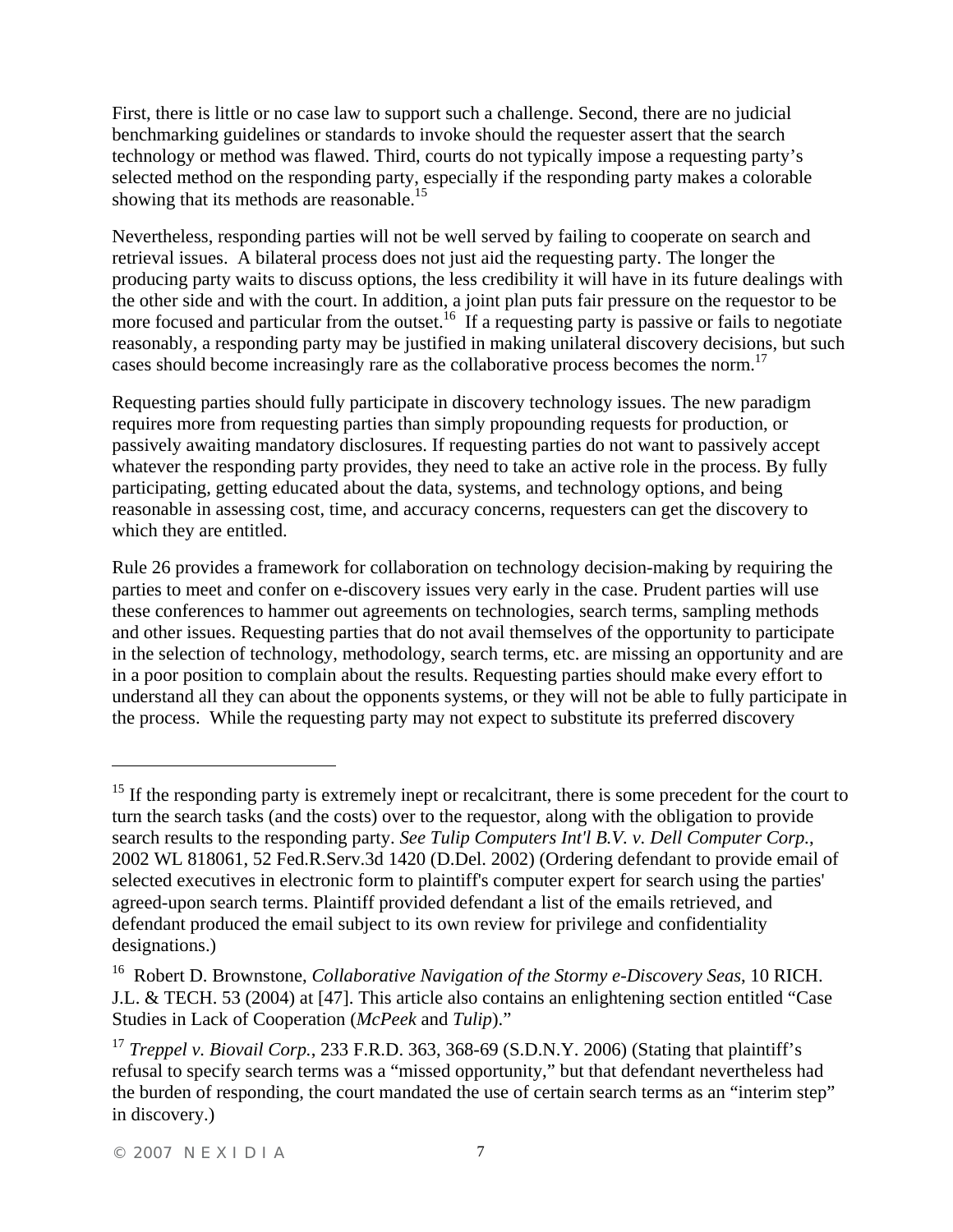technology, it can still make sure that the responding party's chosen approach is as thorough and accurate as possible.

It seems inevitable that soon, a requesting party will file a motion to compel challenging the responding party's choice of search software or methodology. Consider a scenario where the requesting party is dissatisfied with the results of the responding party's search and retrieval efforts. If the Rule 26 conference process does not produce satisfactory changes to disputed techniques, the requesting party may be able to prevail in a motion to compel by showing that the responding party's actions were not reasonable – e.g., it used a demonstrably flawed or inferior search technology, or set search parameters that unreasonably eliminated potentially relevant discovery materials. Given the balancing of cost, time and accuracy factors, the moving party should be prepared to propose a better approach.

If a responding party is required to defend the accuracy or effectiveness of its search technology, the party must show that it acted reasonably and that its responses were as full and complete as possible. If the responding party lacks test data to support its claims of completeness, documentation for tests, or it cannot explain to the court the workings of the technology, it will be hard-pressed to show that its actions were reasonable. Litigants will find that it is much better to have conducted benchmark tests and not need them, than to need them and not have conducted them.

# Evaluating Discovery Search Technologies

In this new discovery environment, benchmark tests will become more common as technologies compete to show that they are the fastest, most accurate, and most cost effective, while at the same time litigants and courts require empirical proof of search and retrieval effectiveness. Since there is no agreed-upon standard for measuring different information retrieval methodologies (let alone particular software products) in the context of how they actually perform in discovery, parties will have to develop their own. The first test results may be surprising -- parties that conduct empirical benchmarking efforts of new technologies will almost certainly find that they have been overly optimistic in their assumptions about the effectiveness of their previous strategies, and that search and retrieval methods used in the past may have been far less accurate than they believed.<sup>18</sup>

A benchmark for any large discovery project should incorporate three variables: cost, time to completion, and accuracy. A selected approach should be defensible on all three factors, although courts provide little guidance on balancing the factors. Accuracy is probably the most critical component in a benchmarking exercise, and the one least often measured by litigants.

1

 $18$  The few published studies of legal review methods show precision and recall both under 50%. *See* Paul and Baron, *supra* n. 9, for a discussion of accuracy that includes a description of the 1985 Blair & Maron study in which retrieval effectiveness was measured for 40,000 documents captured in a large corporate litigation. That study showed that attorneys and paralegals who were convinced that they were retrieving over seventy-five percent of the desired documents were actually retrieving only twenty percent.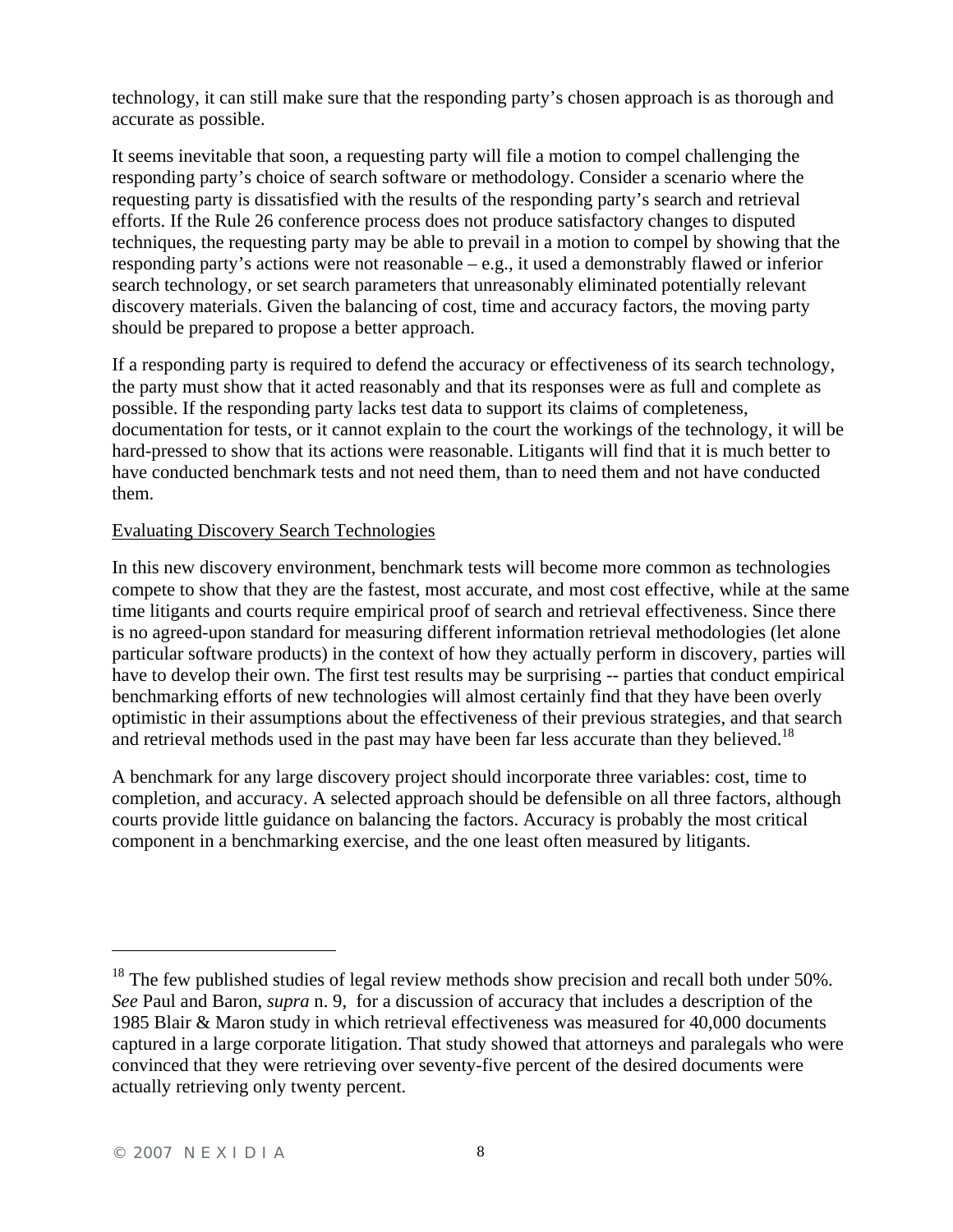Accuracy is more precisely defined in search and retrieval theory as "recall" and "precision." "Recall" is a measure of completeness, that is, how well a search has done in retrieving all of the items containing the search terms. Recall is critical in litigation because parties are obligated to produce all responsive information. In addition, a more complete result set enables one to do a more thorough review of evidence and provides a better assessment of the case. "Precision" is a measure of efficiency, that is, how well a search has done in retrieving true hits as a percentage of the total number of search hits retrieved. A low precision rate means that a large number of irrelevant items have to be reviewed. This affects cost and timeliness.

Precision and recall have an inverse relationship; that is, the higher the recall, the lower the precision. Thus, a system may get a very high percentage of hits (say 95%) but at the cost of also retrieving a very large number of irrelevant items mixed in with the relevant ones. Generally, as the recall (total correct hits) rises, the precision (percentage of true hits vs. false alarms) drops. This relationship is plotted on a curve. The inverse relationship between recall and precision is true of virtually every search technology, whether for text or audio recordings. It is up to the parties and courts to decide on acceptable tradeoffs between recall and precision, accuracy and cost. They can best make those decisions based on testing.

#### Establishing the Accuracy of Nexidia Phonetic Search

Nexidia Phonetic Search is a technology that hunts for sounds – in particular "phonemes," the fundamental sounds that make up any spoken language – rather than searching for words. Spoken words on recordings are simply combinations of phonemes. Phonetic search emphasizes how things sound, and does not require the computer to infer what the sounds mean. This approach completely redefines and simplifies audio search. While the English language consists of hundreds of thousands of words, the English spoken by North Americans is made up of only about 40 phonemes, even accounting for regional accents and dialects of native speakers. Searching for strings of this limited set of phonemes, rather than having a computer try to match a spoken sound to a written word in a lexicon, greatly simplifies and speeds up the search process and, among other things, also means that Nexidia has a completely open vocabulary, and is not limited to a base lexicon or dictionary.

Phonetic search results are returned as a list of putative hit locations, in descending likelihood order. As a user progresses further down the list, they will find more true hits on their search terms, and will also encounter an increasing percentage of false positives.

This performance characteristic is best shown in a curve common in detection theory: the Receiver Operating Characteristic Curve (ROC) (*See Figure 1*). To generate this curve, one needs experimental results from the search engine (the ordered list of putative hits) and the ideal results for the test set (acquired by manual review and documentation of the test data). The test process that generates the data to plot a curve that shows how recall and precision are related.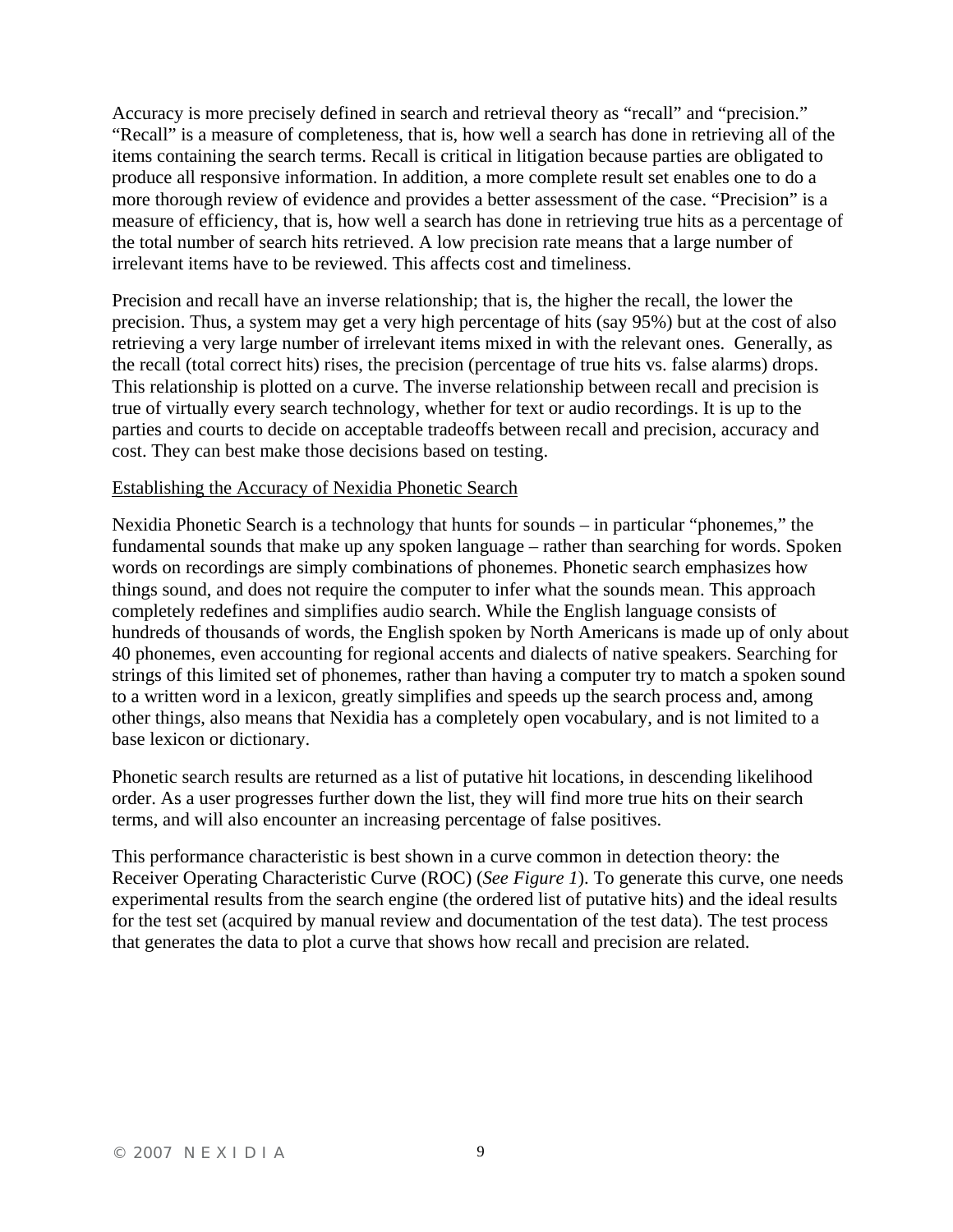

*Figure 1* 

Since Nexidia phonetic search is probabilistic ("how much does this sound like the search term?") it *will* return results that are not exact matches, thus improving recall (total hits). This provides a margin of error for noise in the recordings, unusual pronunciations, and other variations of speech. Of course, it is possible to limit searches very tightly so they don't turn up anything but very highly ranked exact matches, but for legal applications, most users prefer to err on the side of over-inclusiveness – that is to emphasize recall over precision. Based on empirical data, parties are able to negotiate search terms, and to set recall and precision levels based on the needs of the parties and taking cost and time into consideration.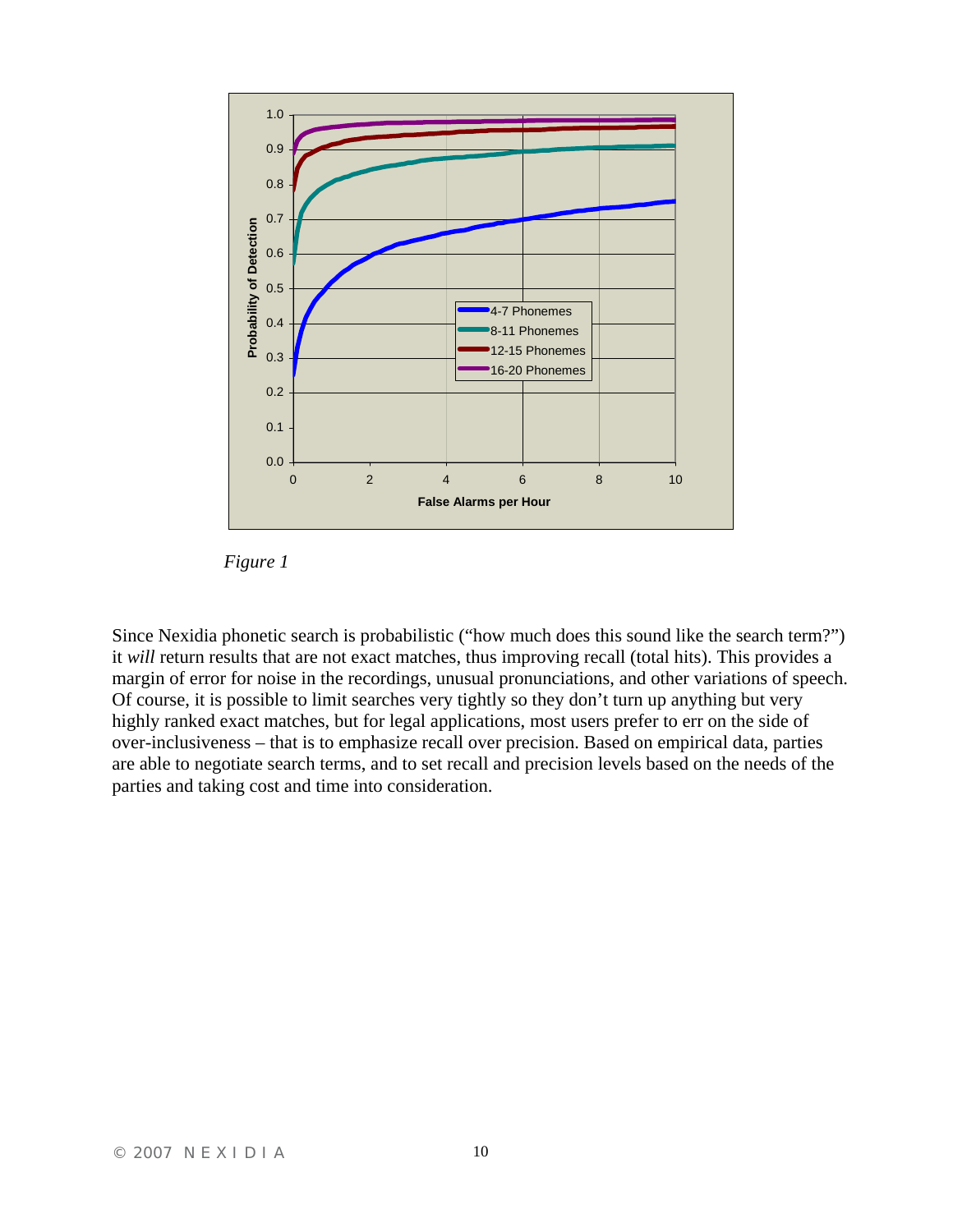*This visualization of the distribution of hits illustrates that near the top of the returned hits are the greatest number of true hits in the collection, with a few "false positives" scattered in. Below a certain level, very few true hits exist, but there are some. With testing, you can establish the threshold below which true hits become so scarce that they most likely are not worth the cost and effort of finding. Using test data, parties are able to intelligently negotiate with regard to search strategies, keywords, and a "reasonableness" standard for search and review thresholds.* 





### Nexidia Methodology for Testing Recall and Precision

Nexidia does extensive testing to assure that the phonetic search has high levels of both precision and recall under real world conditions.<sup>19</sup> The test results, which are derived in a manner similar to the case-specific methodology described below, are available to Nexidia customers. This documentation provides a valid, documented benchmark against a known data set, and shows that Nexidia phonetic search has levels of recall and precision consistent with text search tools that are routinely used in litigation today. It also establishes that Nexidia's phonetic search is significantly more accurate than other automated audio search technologies.

The following is a simplified description of the method used to test the accuracy rate of the Nexidia phonetic search engine against a case-specific data set. First, a statistically significant set of audio is extracted from the full set. Care is taken to ensure that the recordings are representative of both the content and audio quality of the overall collection. Next, a verbatim transcript is created of the selected recordings. The transcript is of the highest quality, professionally transcribed and truthed, with a very high degree of quality assurance.

<sup>&</sup>lt;sup>19</sup> Separate testing is done for each Nexidia "language pack." A language pack includes the phonetic content of the target language, and also takes into account regional accents, dialects, gender, and other differences in speech. In addition, each language includes different acoustic models to account for the differences in sound quality between, for example, broadcast studio versus landline telephony versus wireless (cellular) telephony. Nexidia currently has phonetic search "language packs" for over 30 languages. The primary language pack used for legal applications is North American English.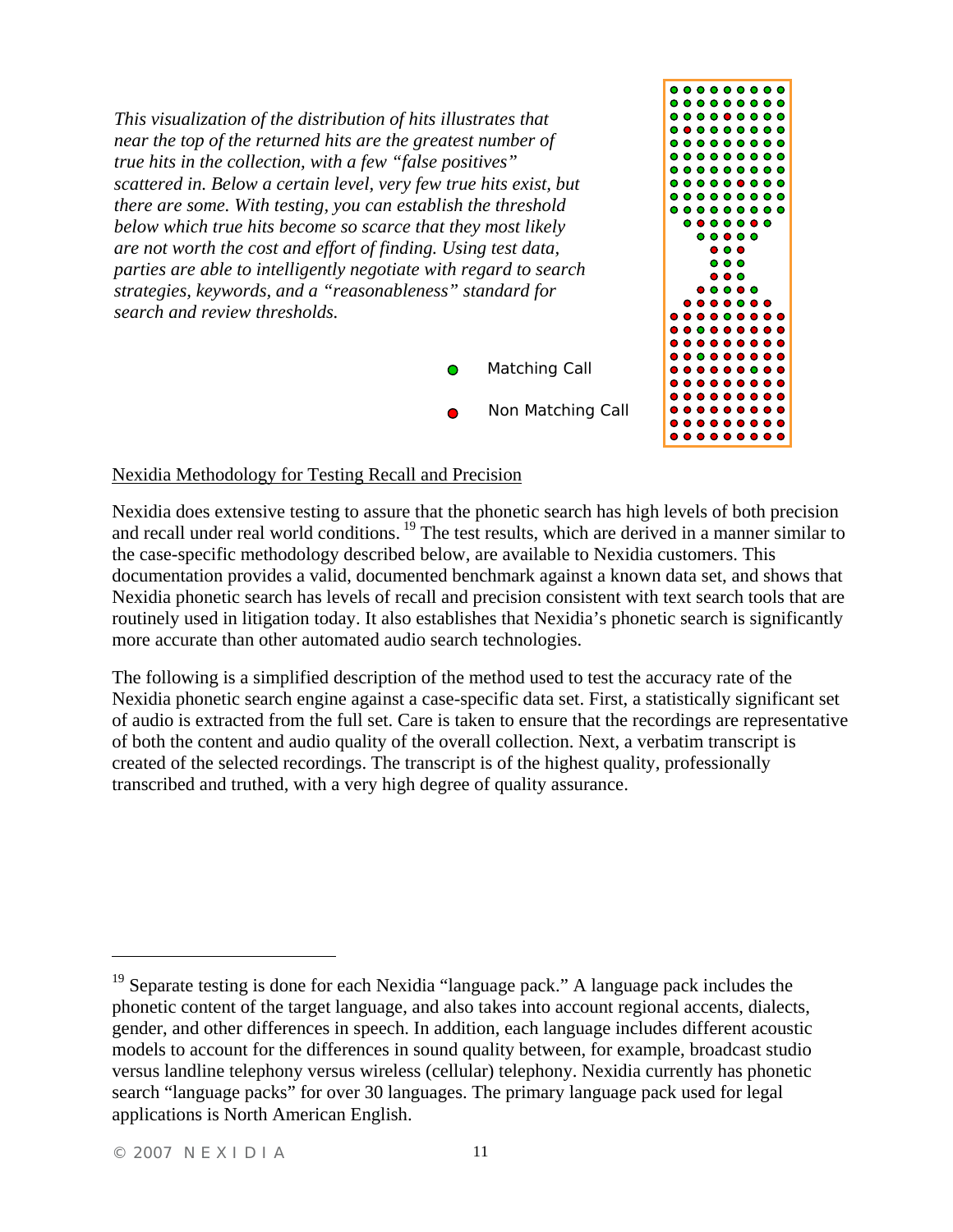This step is the most time-consuming and expensive part of the process. Using automated text search tools, the transcript is time-coded, and a large body of search terms (over a thousand) is randomly selected from the transcript based on simple criteria.20 The time-coded location in the transcript of each search term is noted.

The audio recordings are then pre-processed and indexed into the Nexidia system. The thousands of text search terms are entered as queries for the phonetic search engine, and the phonetic searches are run. The phonetic search results are then compared to the time-coded transcript. Results are automatically classified against the truthed transcripts and the results graphed.

While basic phonetic searches yield good results, there are ways to increase both precision and recall. One way is to carefully select search terms. Regardless of audio recording quality, precision and recall increase with an optimal number of phonemes in a search string. Precision increases even more if searchers are able to identify search strings that are phonetically unique – that is, they don't sound too similar to commonly used terms. Increasing the length of the phonemes in a search string increases the uniqueness of the search term, even if one of the words in the string is commonly used.

Nexidia analysts also use tools such as a Pronunciation Optimizer, which analyzes the phonetic content of selected spoken words and optimizes the phonetic representation of the term in order to use it as a search term. This tool is very effective when speakers pronounce the same word in different ways, or it is not clear to the searcher how to spell a search term in a way that yields the best results. Again, the results can be empirically tested, the results graphed to illustrate precision and recall, and the tests documented so that the users can demonstrate that they got the best results possible from an audio collection.

Using this methodology for assessing the accuracy of phonetic search on a given data collection, the parties and court can test the search tools, negotiate search parameters, and trust the results of audio search. A party that disagrees with the approach would be required to produce empirical proof that its alternative methodology or technology provides better results, taking into consideration the balancing factors of cost, time, and accuracy.

 $20$  The criteria may include, for example, requirements that all query terms contain three or more letters, occur at least twice in the transcript, and phrases that include more than one word do not span sentence boundaries.